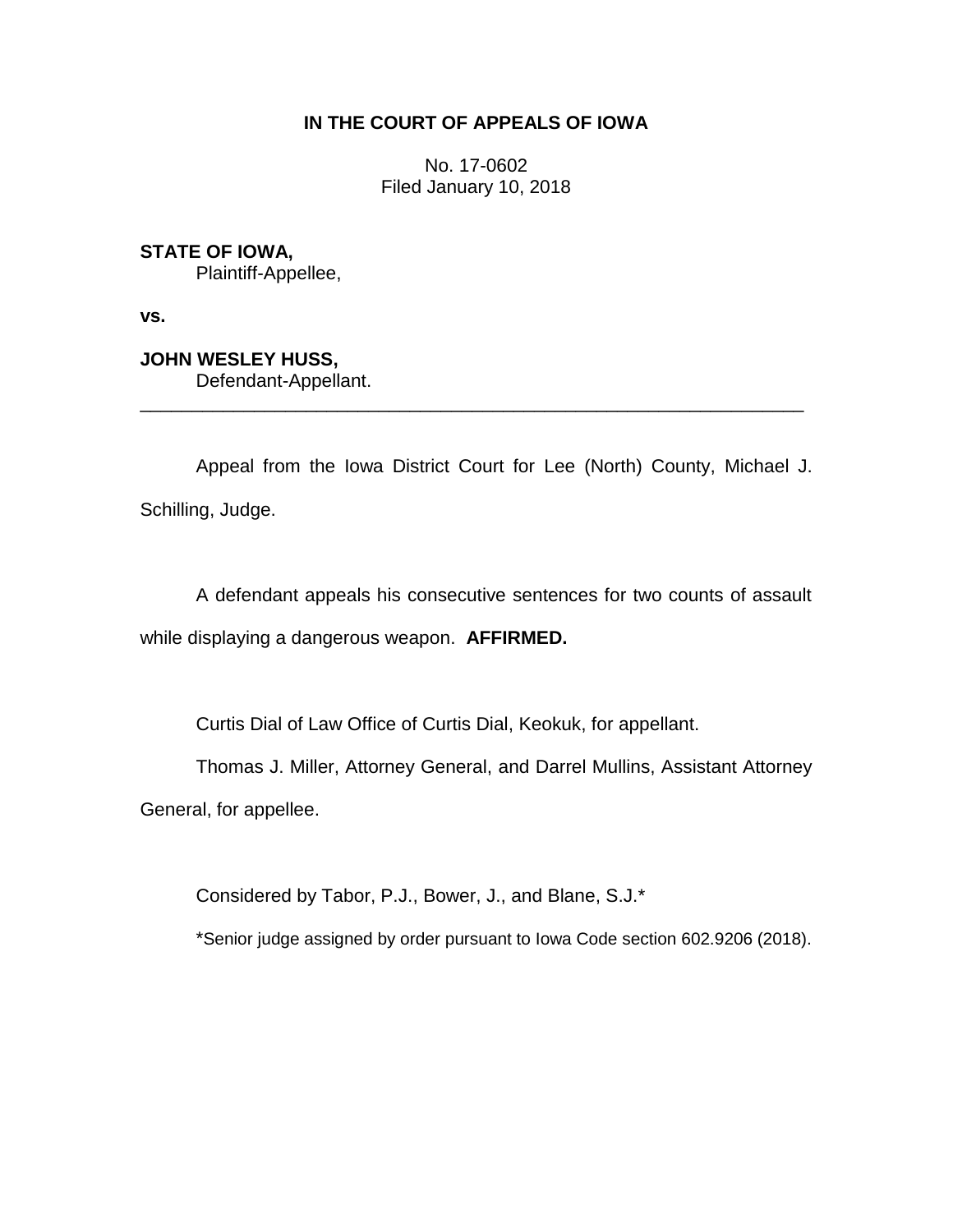## **TABOR, Presiding Judge.**

John Huss appeals the indeterminate two-year consecutive prison sentences imposed following his guilty pleas to two counts of assault while displaying a dangerous weapon. Citing his solid work history and family circumstances, Huss contends the district court abused its discretion by denying his request for suspended sentences. Because the record reveals nothing unreasonable about the chosen sentences, we affirm.

Huss, who was twenty-nine years old, assaulted twin brothers at knifepoint outside a bar in Fort Madison. Both victims suffered multiple stab wounds. The State filed an eight-count trial information, charging Huss with two counts of attempt to commit murder, two counts of willful injury, two counts of carrying weapons, and two counts of assault while displaying a weapon. After reaching a plea bargain with the State, Huss pleaded guilty to two counts of assault while displaying a weapon, aggravated misdemeanors, in violation of Iowa Code section 708.2(3) (2016).

At the sentencing hearing, the brothers gave victim impact statements discussing the profound effect of the assaults and asking the court to impose the maximum sentence. In mitigation, Huss presented testimony from his employer and his girlfriend with whom he had a child. Defense counsel acknowledged Huss had a "lengthy criminal history" but argued Huss "did change" since his release from prison in 2012. The defense emphasized Huss was a good employee and supported his child. The prosecution lobbied for consecutive prison sentences because of Huss's long record of violent offenses and his previous failure on supervised release.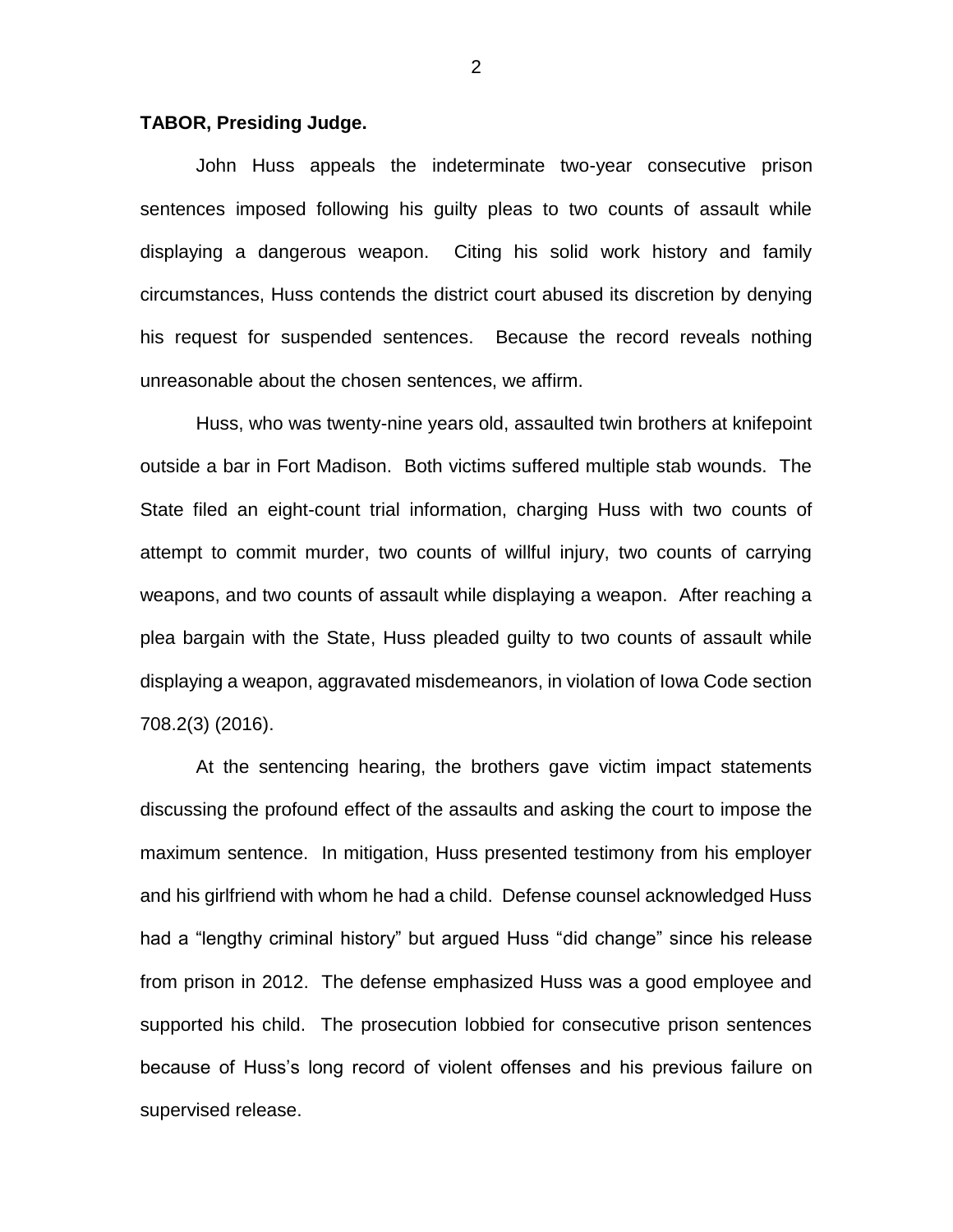The district court ordered Huss to serve indeterminate two-year terms of incarceration for both assaults to run consecutively. The court explained Huss was "not a youthful offender" and had a history of violent crime. The court was especially bothered by Huss's display of the knife during the assaults. On appeal, Huss challenges only his prison sentence.

We review Huss's sentence for correction of legal error and will not reverse unless we find the sentencing court abused its discretion or allowed some defect in the sentencing procedure. *See State v. Formaro*, 638 N.W.2d 720, 724 (Iowa 2002). Because Huss's sentence fell within the statutory limits, we entertain a presumption in its favor. *See id*. A district court abuses its discretion when it chooses a sentence on untenable grounds. *State v. Hill*, 878 N.W.2d 269, 272 (Iowa 2016). The grounds are untenable when they are "not supported by substantial evidence" or are "based on an erroneous application of the law." *Id*. (quoting *State v. Putman*, 848 N.W.2d 1, 8 (Iowa 2014)).

Huss argues the court abused its discretion by denying his request for probation. He complains the sentencing decision takes him away from his family and the opportunity "to continue his gainful employment."

The district court's choice to grant or deny probation is a matter of "broad discretion subject only to the statutory provision that the grant shall promote the rehabilitation of the defendant and the protection of the community." *State v. Ramirez*, 400 N.W.2d 586, 590 (Iowa 1987) (citing Iowa Code §§ 901.5, 907.5 (1985)). When exercising its sentencing discretion, the district court must weigh relevant factors such as the nature of the offense and attending circumstances; the defendant's age; and his character, propensities, and chances of reform. *See*